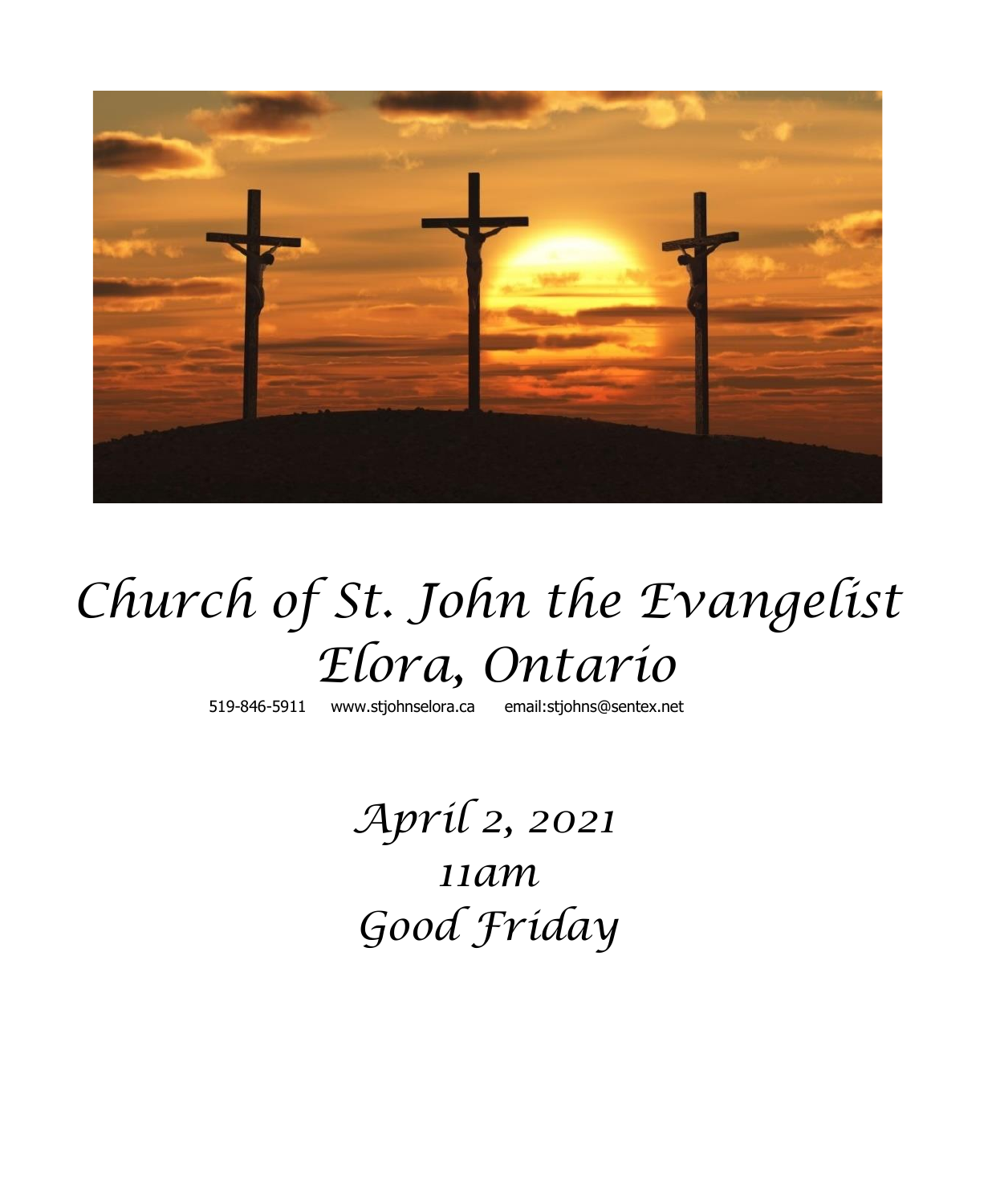# **Good Friday April 2, 2021**

## **Liturgy**

### **11:00 Solemn Meditations and Passion Reading**

*According to Diocesan Guidelines this liturgy is live-streamed from St. John's with no more than ten people on site.*

"All we like sheep have gone astray; we have turned every one to his own way; and the Lord hath laid on him the iniquity of us all." Isaiah 53.6

#### **Good Friday Anthems**

(sung by quartet) Behold the Lamb of God, which taketh away the sin of the world. *St John 1.29*

He was wounded for our transgressions, he was bruised for our iniquities: The chastisement of our peace was upon him; and with his stripes we are healed. *Isaiah 53.5*

Herein is love, not that we loved God, but that he loved us, and sent his Son to be the propitiation for our sins. *1 St John 4.10*

Worthy is the Lamb that was slain to receive power, and riches, and wisdom, and strength, and honour, and glory, and blessing. *Revelation 5.12*

#### **Psalm 22.1-21**

(sung by quartet)

My God, my God, why hast thou forsaken me, and art so far from my help, and from the words of my complaint?

O my God, I cry in the day-time, but thou hearest not; and in the night-season also I take no rest.

And thou continues holy, O thou worship of Israel.

Our fathers trusted in thee; they trusted in thee, and thou didst deliver them.

They called upon thee, and were saved; they put their trust in thee, and were not confounded.

But as for me, I am a worm and no man; a very scorn of men, and the outcast of the people.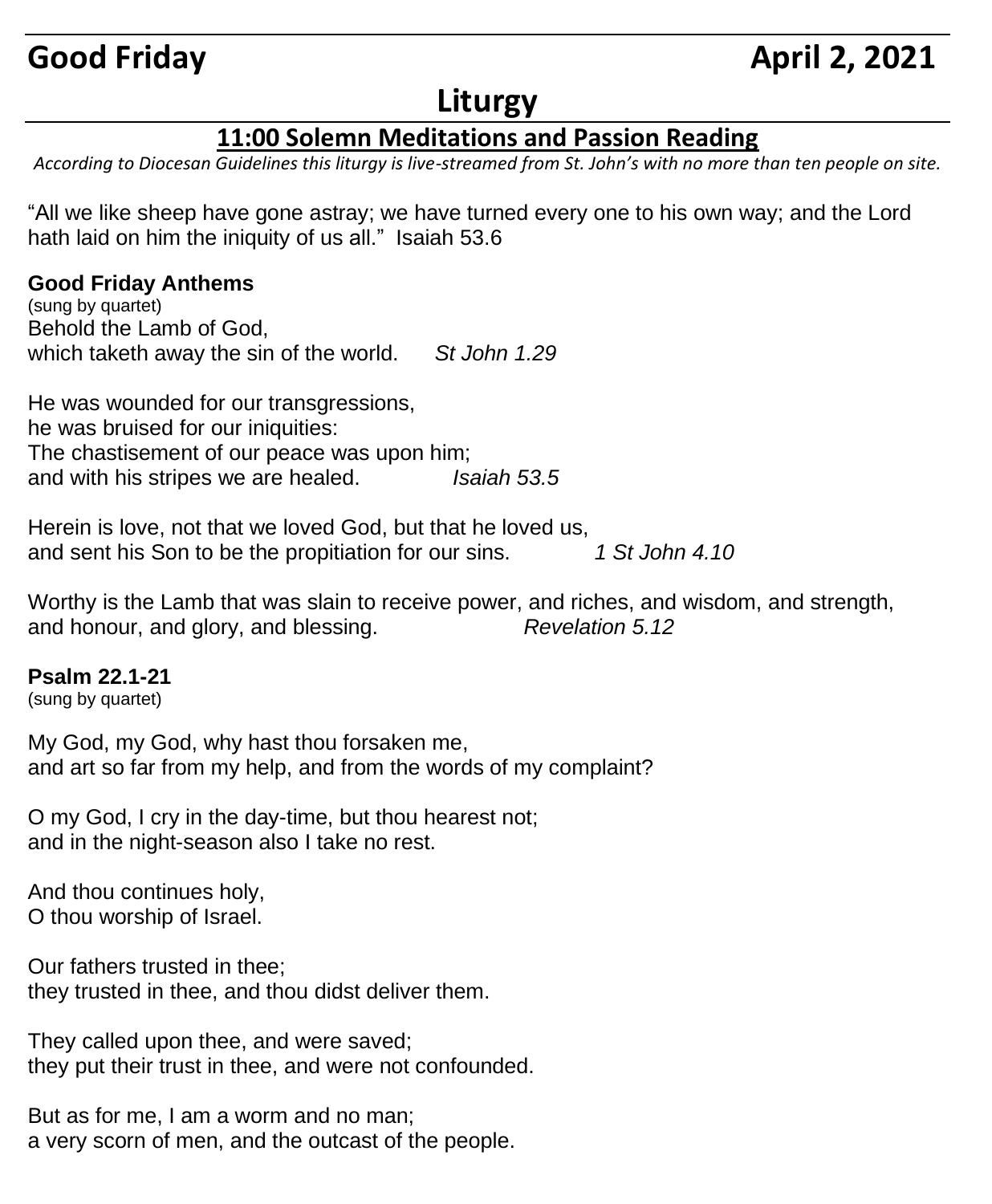All they that see me laugh me to scorn; they shoot out their lips, and shake their heads,

Saying, 'He trusted in God, that he would deliver him; let him deliver him, if he delighteth in him.'

But thou art he that took me from the womb; thou wast my hope, when I hanged yet upon my mother's breasts.

I have been left unto thee ever since I was born; thou art my God even from my mother's womb.

O go not from me, for trouble is hard at hand, and there is none to help me.

Many oxen are come about me; strong bulls of Bashan close me in on every side.

They gape upon me with their mouths, as it were a ramping and a roaring lion.

I am poured out like water, and all my bones are out of joint; my heart also in the midst of my body is even like melting wax.

My strength is dried up like a potsherd, and my tongue cleaveth to my gums, and thou bringest me into the dust of death.

For many dogs are come about me, and the council of the wicked layeth siege against me.

They pierced my hands and my feet; I may count all my bones: they stand starting and looking upon me.

They part my garments among them, and cast lots upon my vesture.

But be not thou far from me, O Lord; Thou art my succour, haste thee to help me.

Deliver my soul from the sword, and my life from the power of the dog.

Save me from the lion's mouth; Thou hast heard me also from among the horns of the wild oxen.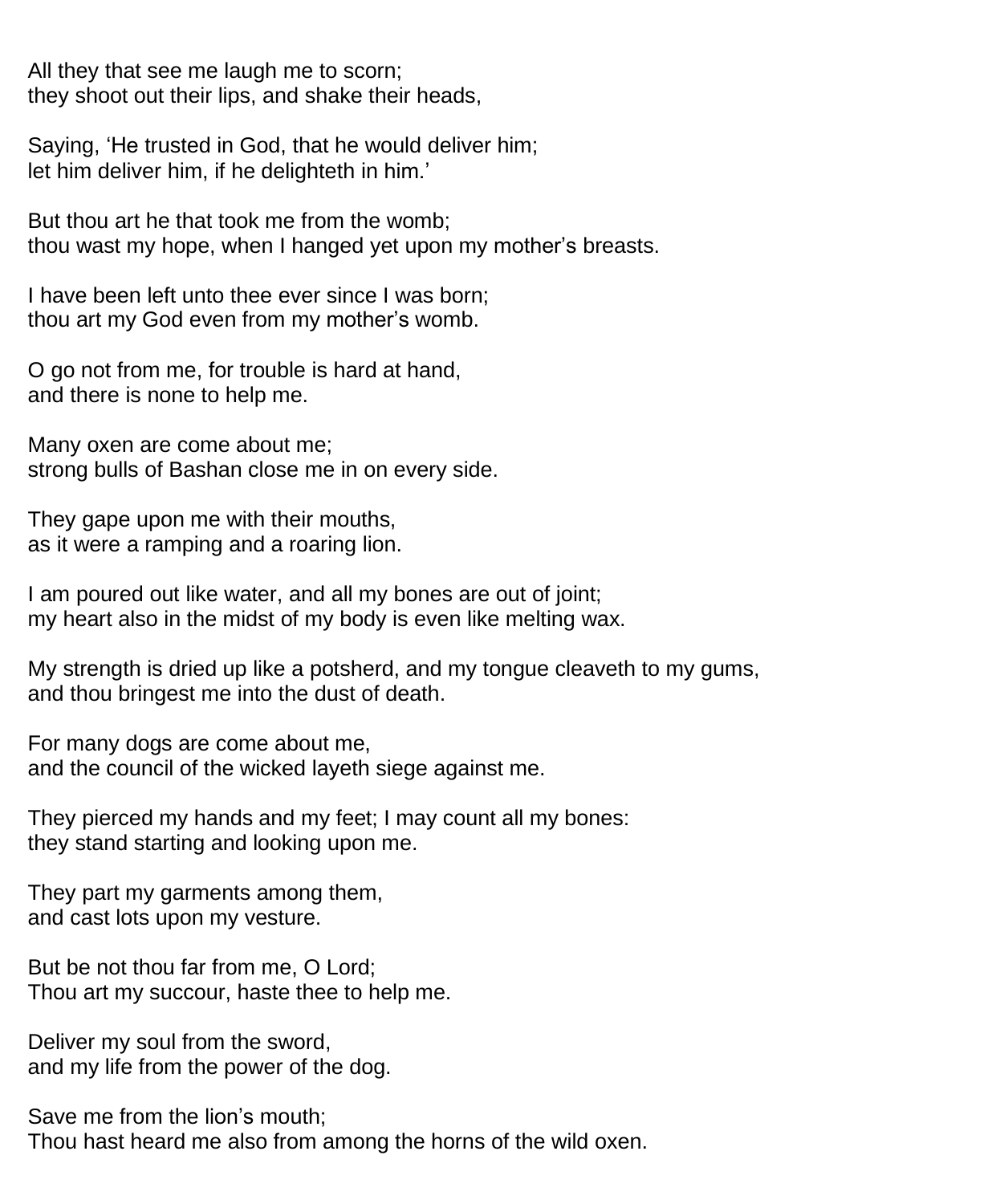#### **The Passion Narrative – John 18 and 19** (pre-recorded)

 After Jesus had spoken these words, he went out with his disciples across the Kidron valley to a place where there was a garden, which he and his disciples entered. Now Judas, who betrayed him, also knew the place, because Jesus often met there with his disciples. So Judas brought a detachment of soldiers together with police from the chief priests and the Pharisees, and they came there with lanterns and torches and weapons. Then Jesus, knowing all that was to happen to him, came forward and asked them, "Whom are you looking for?" They answered, "Jesus of Nazareth." Jesus replied, "I am he." Judas, who betrayed him, was standing with them. When Jesus said to them, "I am he," they stepped back and fell to the ground. Again he asked them, "Whom are you looking for?" And they said, "Jesus of Nazareth." Jesus answered, "I told you that I am he. So if you are looking for me, let these men go." This was to fufil the word that he had spoken, "I did not lose a single one of those whom you gave me." Then Simon Peter, who had a sword, drew it, struck the high priest's slave, and cut off his right ear. The slave's name was Malchus. Jesus said to Peter, "Put your sword back into its sheath. Am I not to drink the cup that the Father has given me?"

So the soldiers, their officer, and the Jewish police arrested Jesus and bound him. First they took him to Annas, who was the father-in-law of Caiaphas, the high priest that year. Caiaphas was the one who had advised the Jews that it was better to have one person die for the people.

Simon Peter and another disciple followed Jesus. Since that disciple was known to the high priest, he went with Jesus into the courtyard of the high priest, but Peter was standing outside at the gate. So the other disciple, who was known to the high priest, went out, spoke to the woman who guarded the gate, and brought Peter in. The woman said to Peter, "You are not also one of this man's disciples, are you?" He said, "I am not." Now the slaves and the police had made a charcoal fire because it was cold, and they were standing around it and warming themselves. Peter also was standing with them and warming himself.

Then the high priest questioned Jesus about his disciples and about his teaching. Jesus answered, "I have spoken openly to the world; I have always taught in synagogues and in the temple, where all the Jews come together. I have said nothing in secret. Why do you ask me? Ask those who heard what I said to them; they know what I said." When he had said this, one of the police standing nearby struck Jesus on the face, saying, "Is that how you answer the high priest?" Jesus answered, "If I have spoken wrongly, testify to the wrong. But if I have spoken rightly, why do you strike me?" Then Annas sent him bound to Caiaphas the high priest.

Now Simon Peter was standing and warming himself. They asked him, "You are not also one of his disciples, are you?" He denied it and said, "I am not." One of the slaves of the high priest, a relative of the man whose ear Peter had cut off, asked, "Did I not see you in the garden with him?" Again Peter denied it, and at that moment the cock crowed. Then they took Jesus from Caiaphas to Pilate's headquarters. It was early in the morning. They themselves did not enter the headquarters, so as to avoid ritual defilement and to be able to eat the Passover. So Pilate went out to them and said, "What accusation do you bring against this man?" They answered, "If this man were not a criminal, we would not have handed him over to you." Pilate said to them, "Take him yourselves and judge him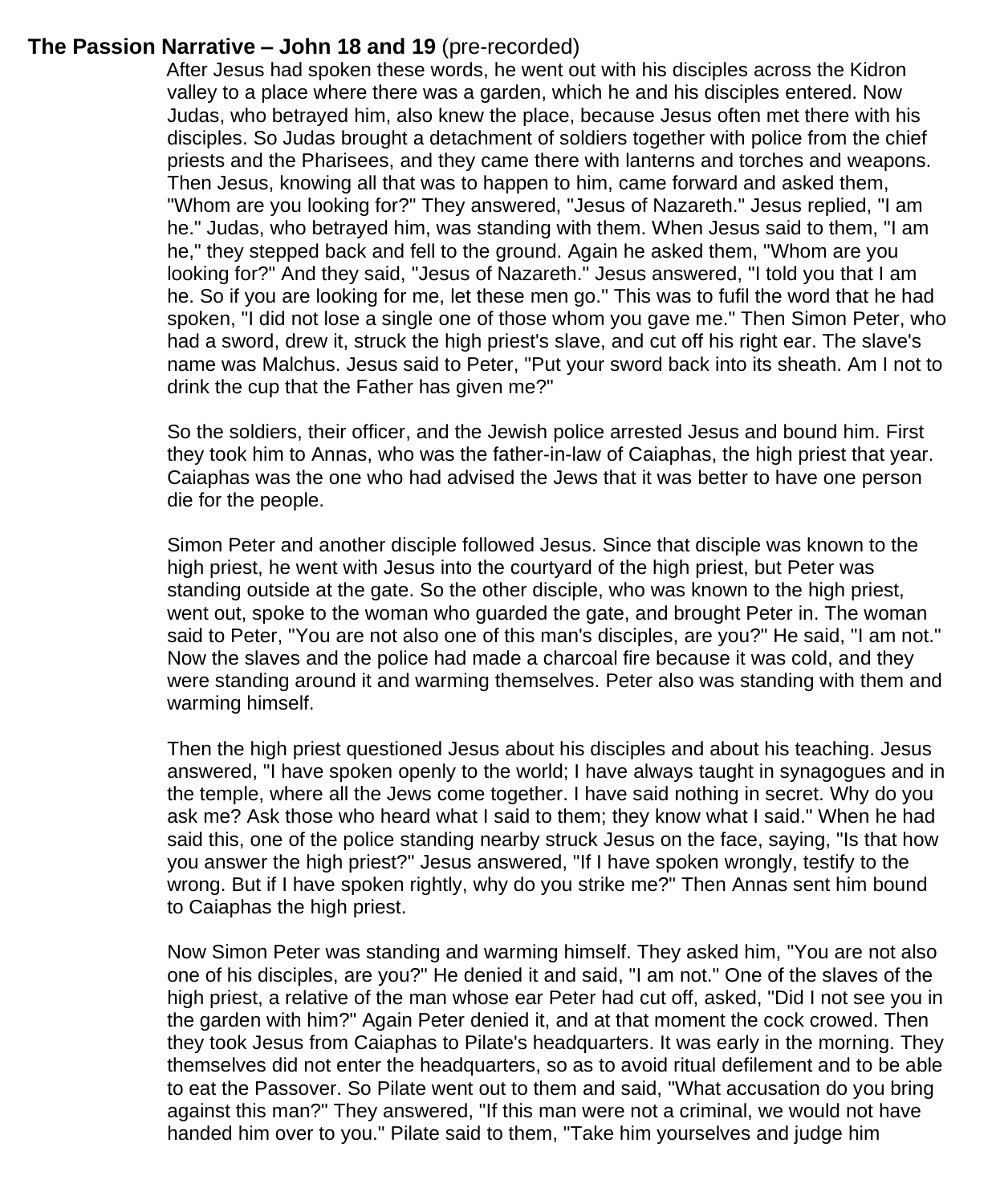according to your law." The Jews replied, "We are not permitted to put anyone to death." (This was to fufil what Jesus had said when he indicated the kind of death he was to die.)

Then Pilate entered the headquarters again, summoned Jesus, and asked him, "Are you the King of the Jews?" Jesus answered, "Do you ask this on your own, or did others tell you about me?" Pilate replied, "I am not a Jew, am I? Your own nation and the chief priests have handed you over to me. What have you done?" Jesus answered, "My kingdom is not from this world. If my kingdom were from this world, my followers would be fighting to keep me from being handed over to the Jews. But as it is, my kingdom is not from here." Pilate asked him, "So you are a king?" Jesus answered, "You say that I am a king. For this I was born, and for this I came into the world, to testify to the truth. Everyone who belongs to the truth listens to my voice." Pilate asked him, "What is truth?"

After he had said this, he went out to the Jews again and told them, "I find no case against him. But you have a custom that I release someone for you at the Passover. Do you want me to release for you the King of the Jews?" They shouted in reply, "Not this man, but Barabbas!" Now Barabbas was a bandit.

Then Pilate took Jesus and had him flogged. And the soldiers wove a crown of thorns and put it on his head, and they dressed him in a purple robe. They kept coming up to him, saying, "Hail, King of the Jews!" and striking him on the face. Pilate went out again and said to them, "Look, I am bringing him out to you to let you know that I find no case against him." So Jesus came out, wearing the crown of thorns and the purple robe. Pilate said to them, "Here is the man!" When the chief priests and the police saw him, they shouted, "Crucify him! Crucify him!" Pilate said to them, "Take him yourselves and crucify him; I find no case against him." The Jews answered him, "We have a law, and according to that law he ought to die because he has claimed to be the Son of God."

Now when Pilate heard this, he was more afraid than ever. He entered his headquarters again and asked Jesus, "Where are you from?" But Jesus gave him no answer. Pilate therefore said to him, "Do you refuse to speak to me? Do you not know that I have power to release you, and power to crucify you?" Jesus answered him, "You would have no power over me unless it had been given you from above; therefore the one who handed me over to you is guilty of a greater sin." From then on Pilate tried to release him, but the Jews cried out, "If you release this man, you are no friend of the emperor. Everyone who claims to be a king sets himself against the emperor."

When Pilate heard these words, he brought Jesus outside and sat on the judge's bench at a place called The Stone Pavement, or in Hebrew Gabbatha. Now it was the day of Preparation for the Passover; and it was about noon. He said to the Jews, "Here is your King!" They cried out, "Away with him! Away with him! Crucify him!" Pilate asked them, "Shall I crucify your King?" The chief priests answered, "We have no king but the emperor." Then he handed him over to them to be crucified.

So they took Jesus; and carrying the cross by himself, he went out to what is called The Place of the Skull, which in Hebrew is called Golgotha. There they crucified him, and with him two others, one on either side, with Jesus between them. Pilate also had an inscription written and put on the cross. It read, "Jesus of Nazareth, the King of the Jews." Many of the Jews read this inscription, because the place where Jesus was crucified was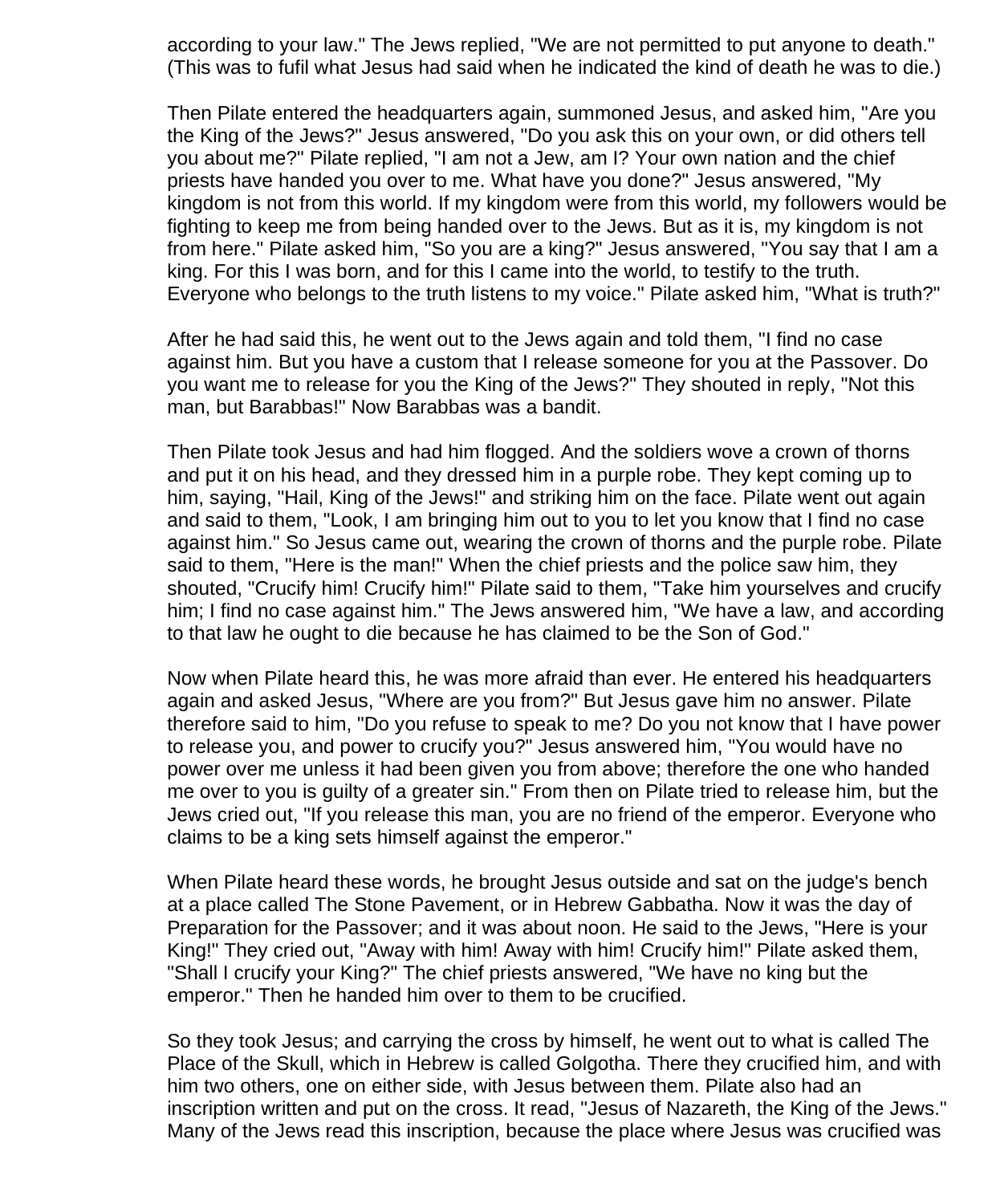near the city; and it was written in Hebrew, in Latin, and in Greek. Then the chief priests of the Jews said to Pilate, "Do not write, 'The King of the Jews,' but, 'This man said, I am King of the Jews.' " Pilate answered, "What I have written I have written." When the soldiers had crucified Jesus, they took his clothes and divided them into four parts, one for each soldier. They also took his tunic; now the tunic was seamless, woven in one piece from the top. So they said to one another, "Let us not tear it, but cast lots for it to see who will get it." This was to fufil what the scripture says, "They divided my clothes among themselves, and for my clothing they cast lots." And that is what the soldiers did.

Meanwhile, standing near the cross of Jesus were his mother, and his mother's sister, Mary the wife of Clopas, and Mary Magdalene. When Jesus saw his mother and the disciple whom he loved standing beside her, he said to his mother, "Woman, here is your son." Then he said to the disciple, "Here is your mother." And from that hour the disciple took her into his own home.

After this, when Jesus knew that all was now finished, he said (in order to fufil the scripture), "I am thirsty." A jar full of sour wine was standing there. So they put a sponge full of the wine on a branch of hyssop and held it to his mouth. When Jesus had received the wine, he said, "It is finished." Then he bowed his head and gave up his spirit.

Since it was the day of Preparation, the Jews did not want the bodies left on the cross during the sabbath, especially because that sabbath was a day of great solemnity. So they asked Pilate to have the legs of the crucified men broken and the bodies removed. Then the soldiers came and broke the legs of the first and of the other who had been crucified with him. But when they came to Jesus and saw that he was already dead, they did not break his legs. Instead, one of the soldiers pierced his side with a spear, and at once blood and water came out. (He who saw this has testified so that you also may believe. His testimony is true, and he knows that he tells the truth.) These things occurred so that the scripture might be fulfilled, "None of his bones shall be broken." And again another passage of scripture says, "They will look on the one whom they have pierced."

After these things, Joseph of Arimathea, who was a disciple of Jesus, though a secret one because of his fear of the Jews, asked Pilate to let him take away the body of Jesus. Pilate gave him permission; so he came and removed his body. Nicodemus, who had at first come to Jesus by night, also came, bringing a mixture of myrrh and aloes, weighing about a hundred pounds. They took the body of Jesus and wrapped it with the spices in linen cloths, according to the burial custom of the Jews. Now there was a garden in the place where he was crucified, and in the garden there was a new tomb in which no one had ever been laid. And so, because it was the Jewish day of Preparation, and the tomb was nearby, they laid Jesus there.

#### **Anthem O Vos Omnes** Giovanni Croce Is it nothing to you, all ye that pass by? Behold and see if there be any sorrow like unto my sorrow.

*Responses are sung.*

Minister: The Lord be with you; People: **And with thy spirit.** Minister. Let us pray.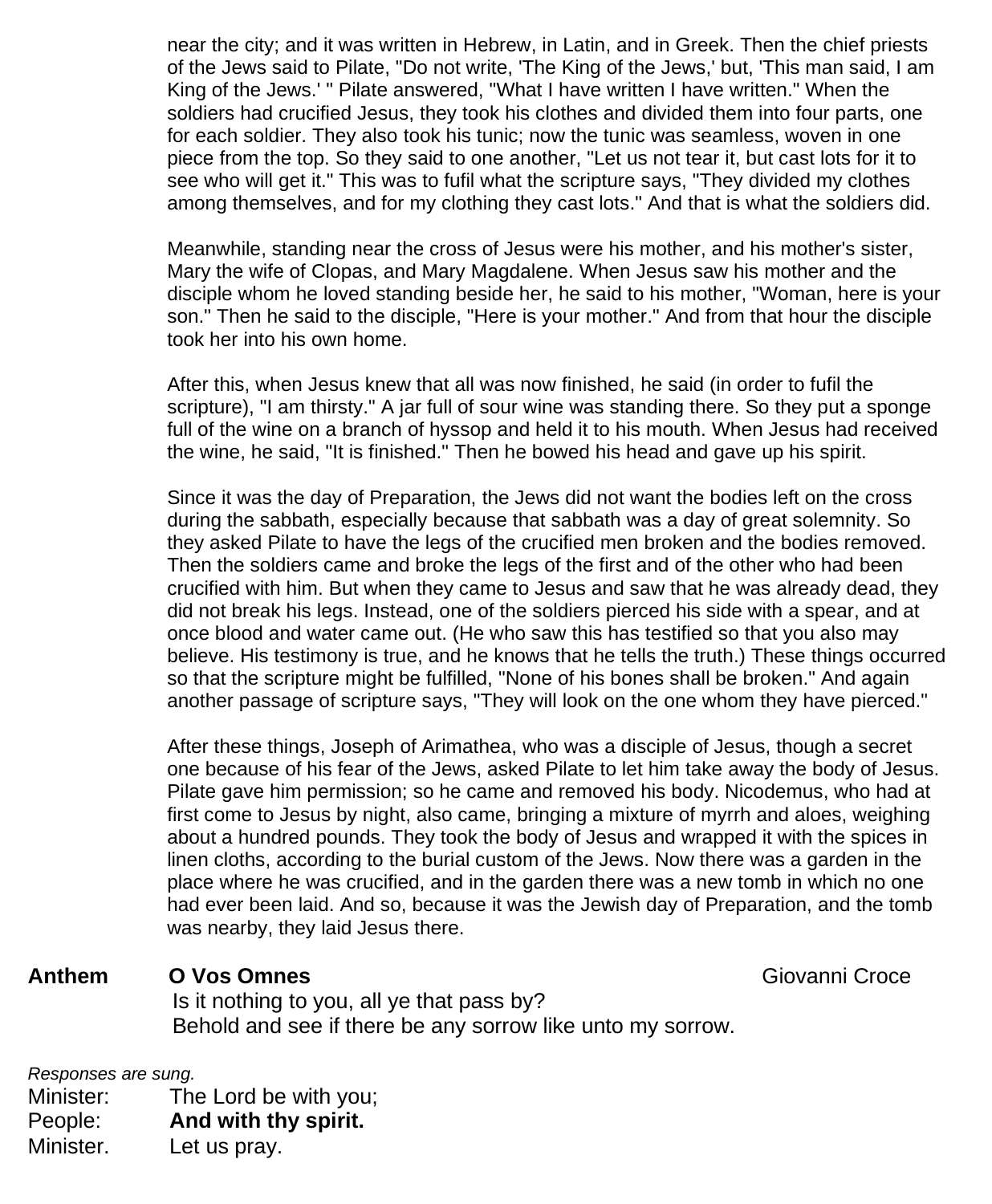Minister: Lord, have mercy upon us.

People: **Christ, have mercy upon us.**

Minister: Lord, have mercy upon us.

- All: OUR Father **who art in heaven, hallowed be thy Name, thy kingdom come, thy will be done, on earth as it is in heaven. Give us this day our daily bread; and forgive us our trespasses, as we forgive them that trespass against us; and lead us not into temptation, but deliver us from evil. Amen.**
- Minister: **O Lord, save thy servants;**
- People: **That put their trust in thee.**
- Minister: Send unto them help from above;
- People: **And evermore mightly defend them.**
- Minister: Help us, O God our Saviour;
- People: **And for the glory of thy Name deliver us; be merciful unto us sinners, for thy Name's sake.**
- Minister: O Lord, hear our prayer;
- People: **And let our cry come unto thee.**

Collects of the Day

 Almighty God, we beseech thee graciously to behold this thy family, for which our Lord Jesus Christ was willing to be betrayed, and given up into the hands of sinners, and to suffer death upon the cross; who now liveth and reigneth with thee and the Holy Spirit, ever one God, world without end. **Amen.**

 Almighty and everlasting God, by whose Spirit the whole body of the Church is governed and sanctified; Receive our supplications and prayers, which we offer before thee, that every member of thy holy church, in their vacation and ministry, mag truly and godly serve thee, through our Lord and Saviour Jesus Christ. **Amen.**

Hymn 139 O Sacred Head (vv 1,2,3)

*O Sacred head! Sore wounded, With grief and shame weighed down; O Kingly head! Surrounded With thorns, thine only crown; Once reigning in the highest In light and majesty, Here mocked and scorned thou diest, - And here I worship thee.*

*Thy grief and bitter Passion Were all for sinners' gain; Mine – mine was the transgression, But thine the cruel pain: Lo! here I fall, my Saviour, Turn not from me thy face, But look on me with favour, Vouchsafe to me thy grace.*

*Be near when I am dying; O show thy Cross to me; Thy death, my hope supplying, From fear shall set me free. These eyes, new faith receiving, From thee shall never move; For he who dies believing Dies safely in thy love.*